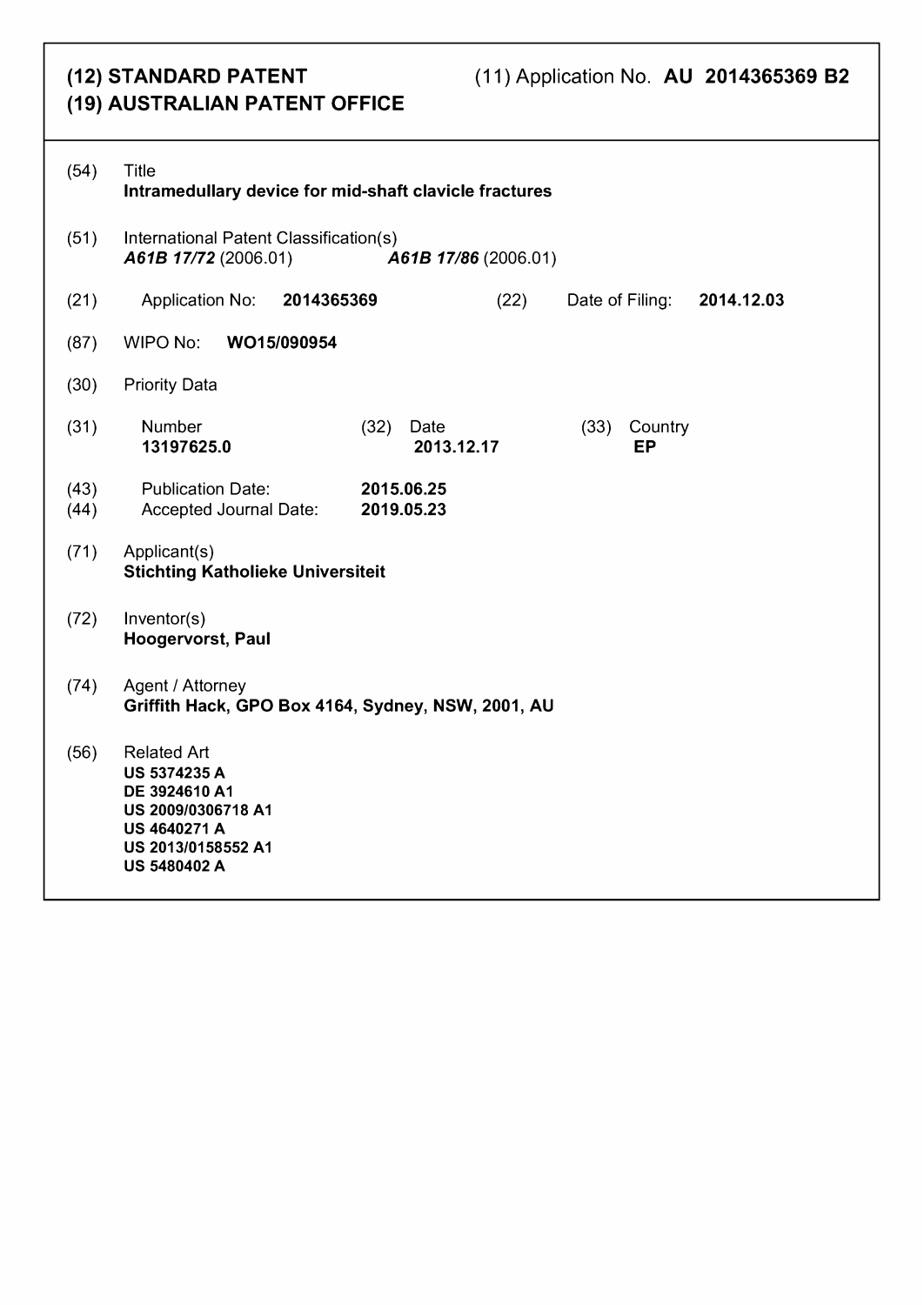**(12) INTERNATIONAL APPLICATION PUBLISHED UNDER THE PATENT COOPERATION TREATY (PCT)**

**(19) World Intellectual Property Organization**

International Bureau



**(43) International Publication Date <sup>25</sup> June <sup>2015</sup> (25.06.2015)** WIPO <sup>I</sup> PCT

- **(51) International Patent Classification:** *A61B 17/72* (2006.01) *A61B 17/86* (2006.01)
- **(21) International Application Number:**
- PCT/EP2014/076340
- **(22) International Filing Date:** 3 December 2014 (03.12.2014)
- **(25) Filing Uanguage:** English
- **(26) Publication Uanguage:** English
- **(30) Priority Data:** 13197625.0 17 December 2013 (17.12.2013) EP
- **(71) Applicant: STICHTING KATHOEIEKE UNI-VERSITEIT** [NL/NL]; Geert Grooteplein-Noord 9, NL-6525 EZ Nijmegen (NL).
- **(72) Inventor: HOOGERVORST, Paul;** Geert Grooteplein-Noord 9, NL-6525 EZ Nijmegen (NL).
- **(74) Agent: NEDERLANDSCH OCTROOIBUREAU; J.W.** Frisolaan 13, NL-2517 **JS** The Hague (NL).
- **(81) Designated States** *(unless otherwise indicated, for every kind of national protection available):* AE, AG, AL, AM,

IIIIIIIIIIIIIIIIIIIIIIIIIIIIIIIIIIIIIIIIIIIIIIIN

2015/090954 A1 **r s 6 0 6 0 /s m**

o m

IIIIIIIIIIIIIIIIIIIIIIIIIIIIIIIIIIIIIIIIIIIIN

# **(10) International Publication Number WO 2015/090954 Al**

AO, AT, AU, AZ, BA, BB, BG, BH, BN, BR, BW, BY, BZ, CA, CH, CL, CN, CO, CR, CU, CZ, DE, DK, DM, DO, DZ, EC, EE, EG, ES, FI, GB, GD, GE, GH, GM, GT, HN, HR, HU, ID, IL, IN, IR, IS, JP, KE, KG, KN, KP, KR, KZ, LA, LC, LK, LR, LS, LU, LY, MA, MD, ME, MG, MK, MN, MW, MX, MY, MZ, NA, NG, NI, NO, NZ, OM, PA, PE, PG, PH, PL, PT, QA, RO, RS, RU, RW, SA, SC, SD, SE, SG, SK, SL, SM, ST, SV, SY, TH, TJ, TM, TN, TR, TT, TZ, UA, UG, US, UZ, VC, VN, ZA, ZM, ZW.

**(84) Designated States** *(unless otherwise indicated, for every kind ofregional protection available):* ARIPO (BW, GH, GM, KE, LR, LS, MW, MZ, NA, RW, SD, SL, ST, SZ, TZ, UG, ZM, ZW), Eurasian (AM, AZ, BY, KG, KZ, RU, TJ, TM), European (AL, AT, BE, BG, CH, CY, CZ, DE, DK, EE, ES, FI, FR, GB, GR, HR, HU, IE, IS, IT, LT, LU, LV, MC, MK, MT, NL, NO, PL, PT, RO, RS, SE, SI, SK, SM, TR), OAPI (BF, BJ, CF, CG, CI, CM, GA, GN, GQ, GW, KM, ML, MR, NE, SN, TD, TG).

**Published:**

*— with international search report (Art. 21(3))*

**(54) Title:** INTRAMEDULLARY DEVICE FOR MID-SHAFT CLAVICLE FRACTURES



**(57) Abstract:** Intramedullary device for treatment of a mid-shaft clavicle fracture. The device comprises a base pin (1) having a primary fixation element (2) and a connection part (3). A secondary fixation element (6) is provided which is attachable to the connection part  $(3)$  at a distance along the base pin with respect to the primary fixation element $(2)$ . The connection part  $(3)$  of the base pin (1) and the secondary fixation element (6) are rotatable with respect to each other when attached, e.g. using an end cap (7).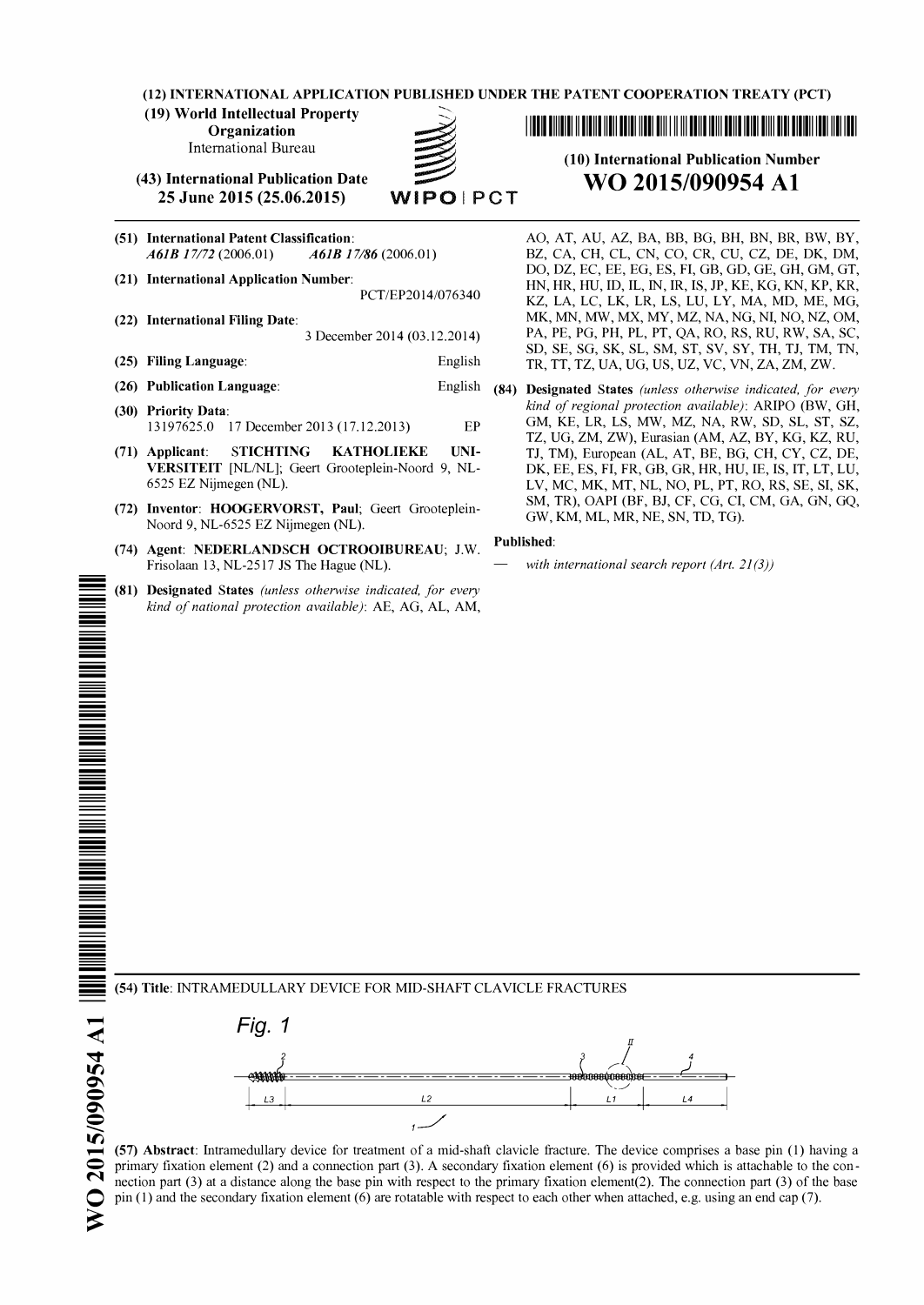Intramedullary device for mid-shaft clavicle fractures

#### **Field ofthe invention**

5 The present invention relates to an intramedullary device for treatment of a fracture of a long pipe bone, such as a (mid-shaft) clavicle fracture.

#### **Prior art**

20

25

10 15 US patent US 4,640,271 (Lower) discloses a bone screw having a main shaft and a separate sleeve member. The main shaft has a first set of threads on a leading end portion and an elongated smooth unthreaded shaft portion with a protruding lip on the opposite, trailing end ofthe main shaft. The separate sleeve member, provided with a second set of threads on its outer surface, is held in position by the protruding lip on the unthreaded shaft portion, but only in one direction. No axial stability is provided by the bone screw, and also no flexibility ios provided.

US patent publication US 2009/306718 discloses a lagwire system for facilitating fixation of bone fractures An anchor component is provided as well as a wire, a threaded sleeve, a tubular sleeve and a cap. The lagwire system is only suitable for exerting a compressing force, and no rotation at the fixation position is possible.

US patent 6,338,732 discloses an in marrow nail structure having a pin with two threaded ends. Lateral fixation is accomplished outside of the fractured bone. After fixation of the in marrow nail structure, no rotation is possible anymore, and also no axial stability is provided.

American patent publication US2011/0009865 discloses an intramedullary pin for bone fixation in a clavicula fracture. At one end, the pin is fastened using a screw threaded part, and at the other side of the fracture, the pin is fixated using a fastener in a transverse aperture in the pin.

30 International patent publication WO2011/060412 discloses a pre-curved intramedullary clavicle nail, which can be anchored to the bone using one or two fixation elements, such as screws.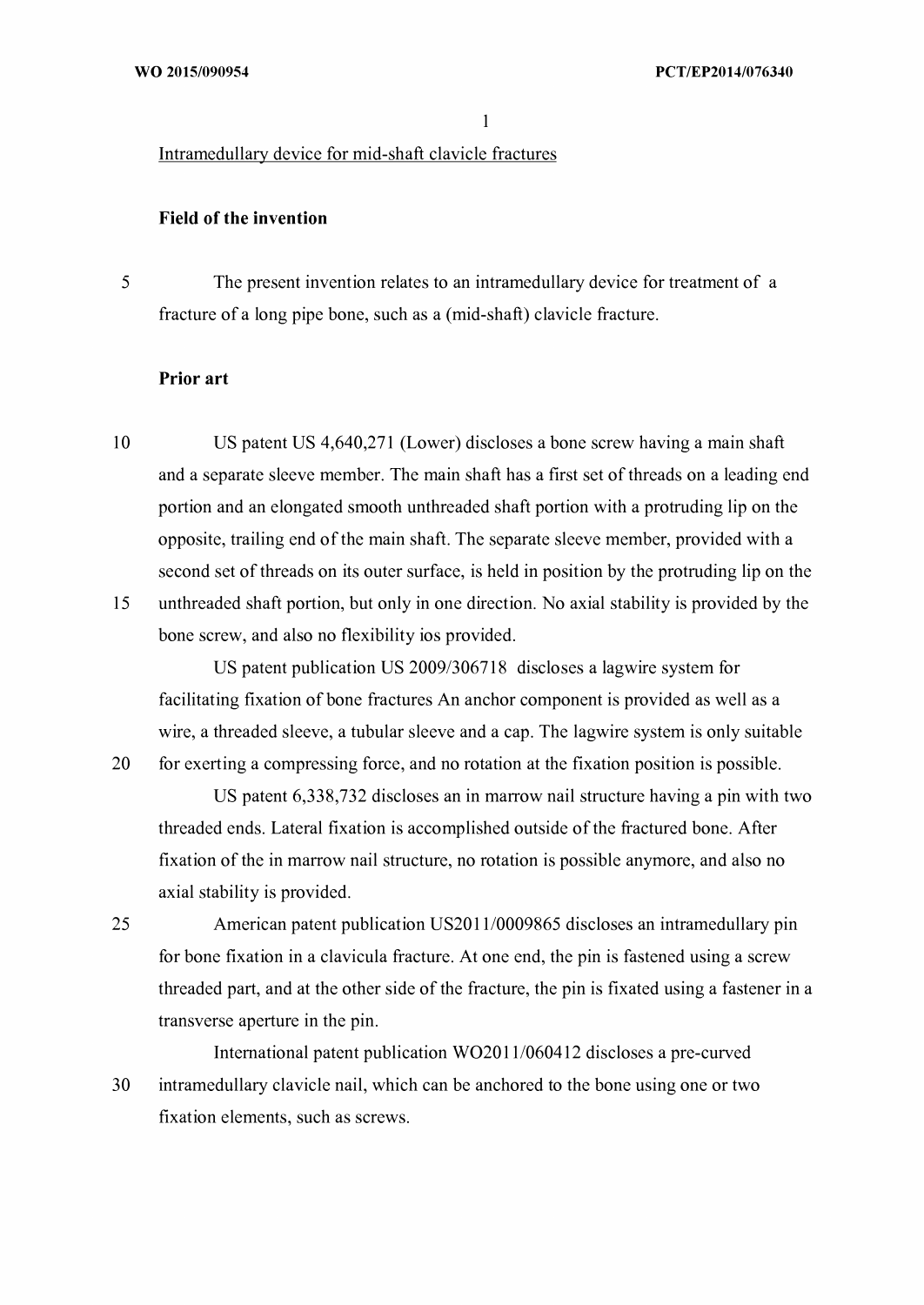#### **Summary ofthe invention**

The present invention seeks to provide an improved intramedullary device especially suited for treatment of a fracture of a long pipe bone, such as a (mid-shaft) clavicle fracture.

5 According to the present invention, an intramedullary device for treatment of a fracture of a long pipe bone, comprising

- a base pin having a primary fixation element and a connection part,

- a secondary fixation element attachable to the connection part at one of a plurality of predetermined distances along the base pin with respect to the primary fixation

#### 10 element,

wherein the secondary fixation element comprises a locking end for preventing axial movement of the primary fixation element relative to the secondary fixation element when attached, whilst allowing the connection part of the base pin and the secondary fixation element to rotate with respect to each other; and

- 15 wherein the secondary fixation element has a bore with an inner diameter which is larger than an outer diameter of the base pin so that the secondary fixation element can be slid or shifted over the connection part.
- Due to the components of the present invention intramedullary device 20 embodiments, once in place the connection between the two fractured clavicula parts will be rigid in the axial plane so it will prevent the mid-shaft clavicle fracture from shortening but remains free to rotate within itself to prevent hardware failure and implant migration. The surgical technique needed for implantation of the present device embodiments is minimally invasive. It is expected that time needed for the procedure is
- 25 shorter and less invasive than by using the current standard therefore being more cost effective and cheaper as well.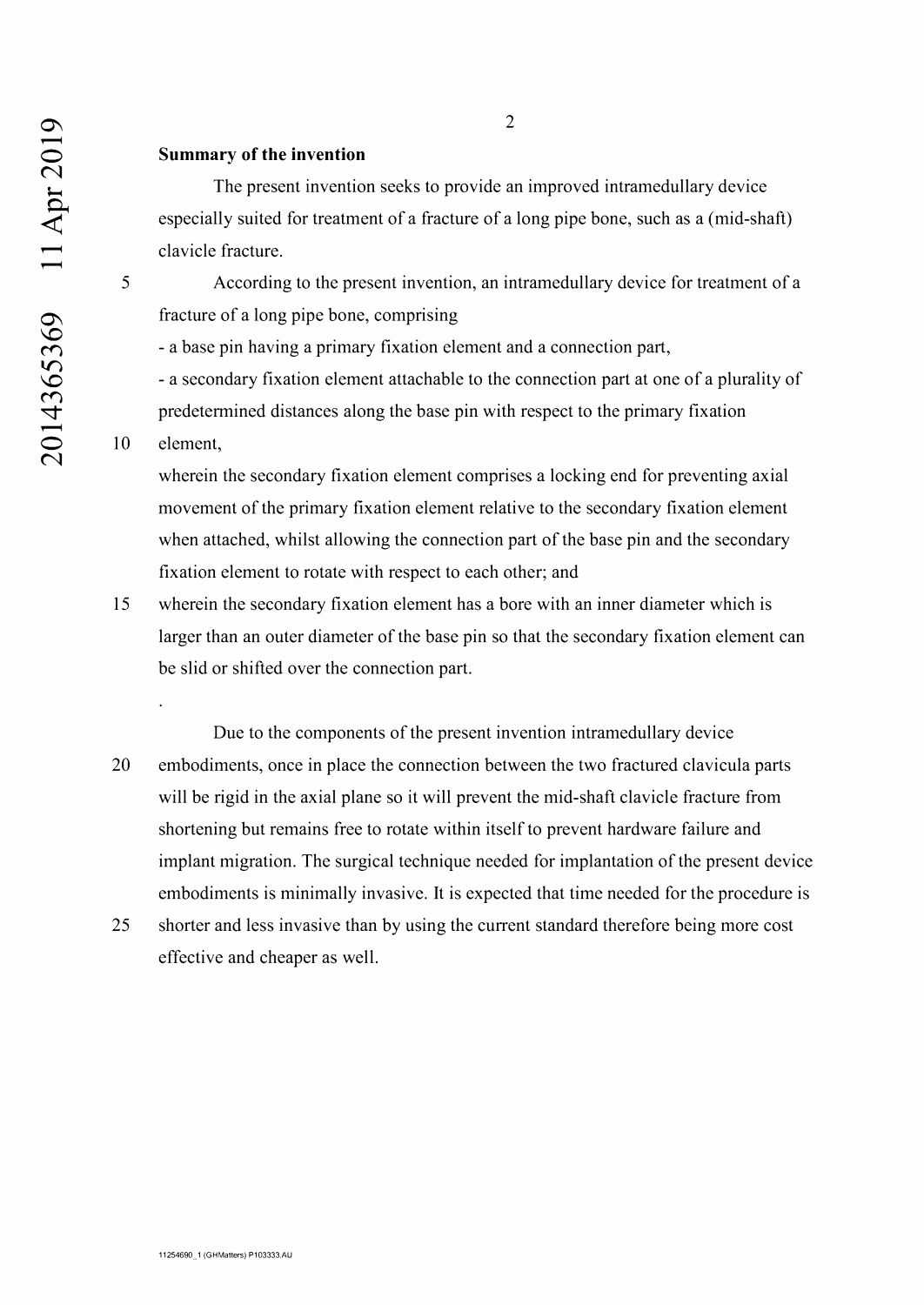### **Short description of drawings**

The present invention will be discussed in more detail below, using a number of exemplary embodiments, with reference to the attached drawings, in which

5 Fig. 1 shows a side view of a base pin of an embodiment of the intramedullary device according to the present invention;

Fig. 2 shows an enlarged sectional side view of a connection part of the base pin of Fig. 1, which allows selection of an appropriate length of the intramedullary device;

Fig. 3a and 3b show a side view and a cross sectional view of a secondary 10 fixation element as part of an embodiment of the intramedullary device according to the present invention;

Fig. 4a and 4b show a perspective view and a cross sectional view of an end cap to be used in conjunction with the secondary fixation element of Fig. 3a and 3b;

Fig. 5 shows a perspective view of a first tool to be used with the intramedullary 15 device according to the present invention embodiments; and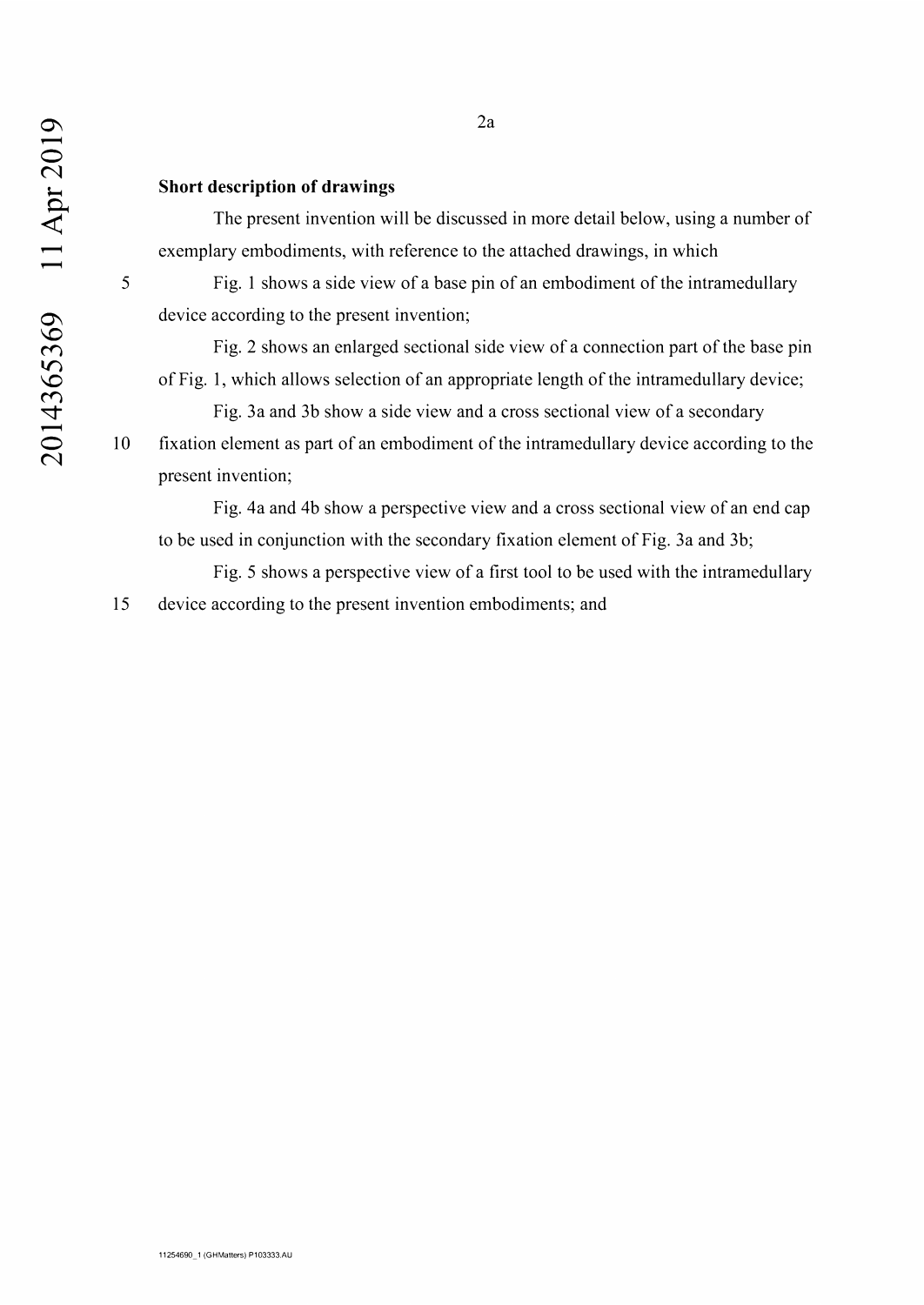Fig. 6 shows a perspective view of a second tool to be used with the intramedullary device according to the present invention embodiments.

#### **Detailed description of exemplary embodiments**

5

The present invention provides a number of embodiments of an intramedullary (fixation) device for mid shaft clavicle fractures (MSCF) as specific application, and more general for treatment of a fracture of a long pipe bone. Currently available intramedullary implants do not have the properties for optimal reduction and conservation of the anatomical shape and length of the clavicle when fractured.

10 The proposed solution embodiments provide a device that is able to re-establish anatomical alignment, prevent shortening and is able to rotate freely within itself, all in a minimally invasive manner. It is expected that time needed for the procedure is shorter, the implants are cheaper, rehabilitation will be similar and therefore will be more cost-effective than by using the current standard or other minimally invasive

15 devices.

> Clavicle fractures approximately constitute for 5% of all fractures. About 69 82% of these fractures are mid-shaft clavicle fractures (MSCF). Because of the specific s-shaped anatomy and muscle insertions, about 73% of these fractures are displaced and/or shortened. These two features have been found to be poor predictors of outcome

- 20 concerning non-unions, persistent posttraumatic symptoms and cosmetics in conservatively treated MSCF. Therefore, lately the tendency has been to surgically reduce and fixate MSCF if shortened more than 2cm or displaced more than the diameter of the clavicle's shaft. The standard for these operations now is fixation using a (angle-stable) plate and screws. This method creates a rigid fixation of both fracture
- 25 elements and aims for primary bone healing. It re-establishes the normal length and alignment of the clavicle. Patients are able to quickly start rehabilitating. There have been reports that operative interventions results in better rates of union, less mal-unions and increased patient satisfaction. The downsides of these procedures are a large incision and scarring, risk of infection, and need for hardware removal in about half of
- 30 the patients because of irritation.

Another frequently used technique to reduce and align MSCF is by using intramedullary devices. Examples of these devices are straight rigid pins (Hagie, Knowles, Rockwood) and titanium elastic nails (TEN). The first one aims for primary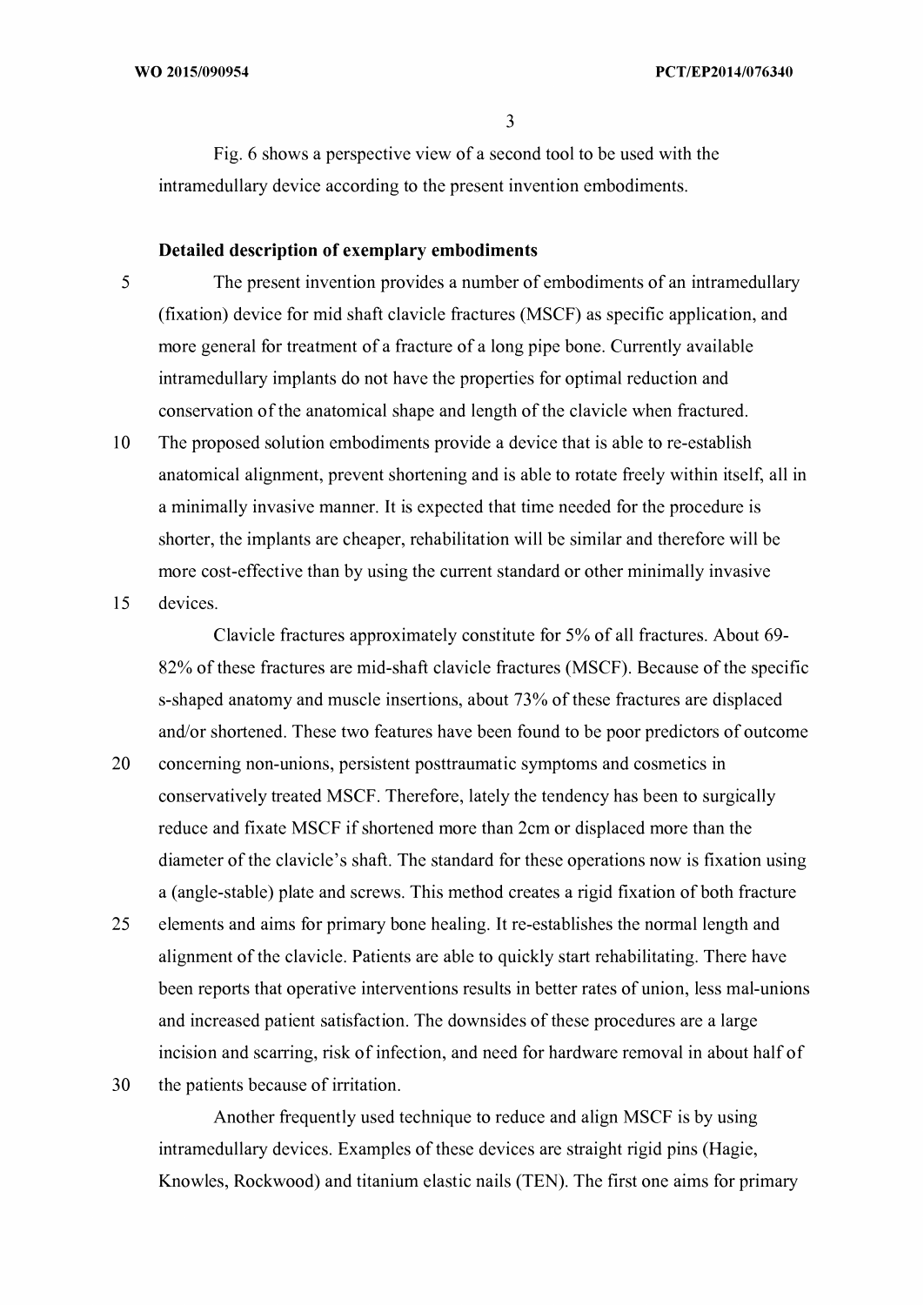bone-healing and requires an inside-out open reduction operative technique which means loss of the fracture hematoma. It has produced contradictory results. The latter aims for secondary fracture healing by not evacuating the fracture hematoma with all its bone-healing substances. TEN is minimally invasive; it requires smaller incisions.

- 5 10 Also hardware removal if necessary is easier and less invasive. Because of the flexibility of TEN it allows itself to follow the shape of the clavicle and re-align the MSCF. Good results have been reported using TEN. The downside of TEN is that they do not protect the MSCF from shortening and subsequent forming of a possible symptomatic malunion. Other negative features of TEN are well documented implant migration because it is not fixated well within the clavicle and a high rate of implant
	- removal after healing of the fracture has occurred.

To create an optimal method of fixating MSCF all of the issues described above need to be taken into account. The device would need specific features. It should be intramedullary so it is less invasive. An intramedullary device would also make it

15 20 possible to prevent evacuation of the fracture hematoma so secondary bone-healing can be pursued. It should be flexible enough to follow the s-shaped contour of the clavicle. It has to be rigid enough to be able to re-align and prevent shortening of the MSCF. It should be fixated in both fracture elements to prevent shortening and migration. It must be simple to implant and simple to remove if necessary. If these requirements are met it is likely that this device will be superior to the current standard of plate osteosynthesis.

According to the present invention embodiments an intramedullary device for treatment of fracture of a long pipe bone (such as a mid-shaft clavicle fracture) is provided, comprising a (flexible or at least bendable) base pin <sup>1</sup> having a primary fixation element 2 and a connection part 3, and a secondary fixation element 6

- 25 attachable to the connection part 3 at one of a plurality of predetermined distances along the base pin with respect to the primary fixation element 2. The connection part 3 of the base pin 1 and the secondary fixation element 6 are rotatable (or rotationally free) with respect to each other when attached. The axial position of the secondary fixation element 6 with respect to the primary fixation element 2 is then fixed. This
- 30 means axial stability in which the length of the base pin  $1$  (and the clavicle) cannot change in any of the two axial directions while at the same time the freedom to rotate within itself (i.e. locally where the secondary fixation element 6 is attached) will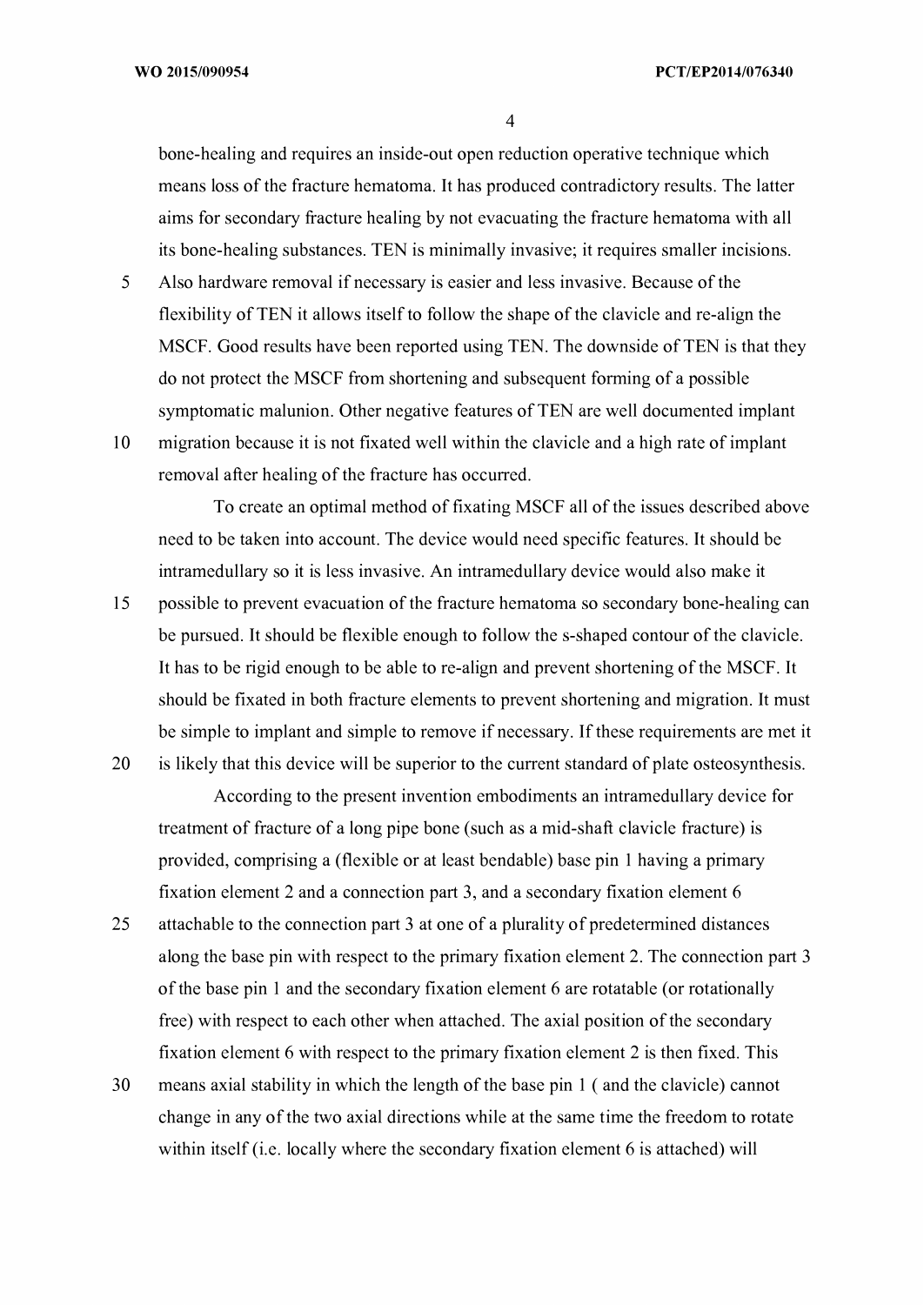prevent hardware failure and subsequent implant migration and/or shortening of the (implanted) intramedullary device.

5 An embodiment of such an intramedullary device is shown as parts depicted in Fig l-4b as will be described below. Fig. <sup>1</sup> shows a side view of an embodiment of a base pin 1, having a total length of  $l_1+l_2+l_3+l_4$  as shown. The (flexible) base-pin 1 can easily be implanted intramedullary through the clavicle's two fracture elements so alignment is obtained. The base pin <sup>1</sup> has a primary fixation element 2, which in the embodiment shown comprises a self-tapping threaded head end (2a), allowing fixation of the base pin in a sternal or medial end of the clavicle. By using a threaded head end

10 2a implantation will be more controlled and thus safer then by using TEN. The selftapping threaded head end (2a) is provided with a blunt tip part (2b), to prevent perforation into the sterno-clavicular joint. The tip 2b is e.g. provided with a radius of 12.7mm over 90 $^{\circ}$ , when the main diameter of the base pin 1 is e.g. 2 mm. The threaded head-end 2a is provided with a screw thread having a pitch distance which is adapted

15 for its use in anchoring the base pin <sup>1</sup> in the clavicle.

> As shown in the embodiment of Fig. 1, the base pin 1 further comprises a handling part 4 remote from the primary fixation element 2. A special tool can e.g. be attached to this handling part 4, e.g. allowing exertion of a screwing motion to fix the primary fixation element 2 inside the clavicula bone.

- 20 In order to cater for the internal shape of the clavicula bone, the base pin 1 is bendable in a further embodiment. This can e.g. be accomplished by selecting the right material, e.g. stiffyet bendable such as AISI 304 stainless steel, in combination with a proper diameter (e.g. 2 mm). Alternatively, the base pin <sup>1</sup> is made of another medical grade material, such as titanium.
- 25 30 The secondary fixation element 6, or intra-cortical fixation device, is positioned in the dorsolateral aspect of the clavicle in use near the conoid process to allow fixation within the bone and around the base pin 1 at the appropriate length. Eventually, the base pin <sup>1</sup> will be cut at the appropriate length. An end cap or locking screw 7 (see below for further details thereof) may fixate the secondary fixation element 6 to the connection part 3 at the correct length and on both sides of the fractures.

As shown in the embodiment of Fig. 1, the connection part  $3$  is provided over a predetermined length  $l_1$  of the base pin 1, remote from the primary fixation element 2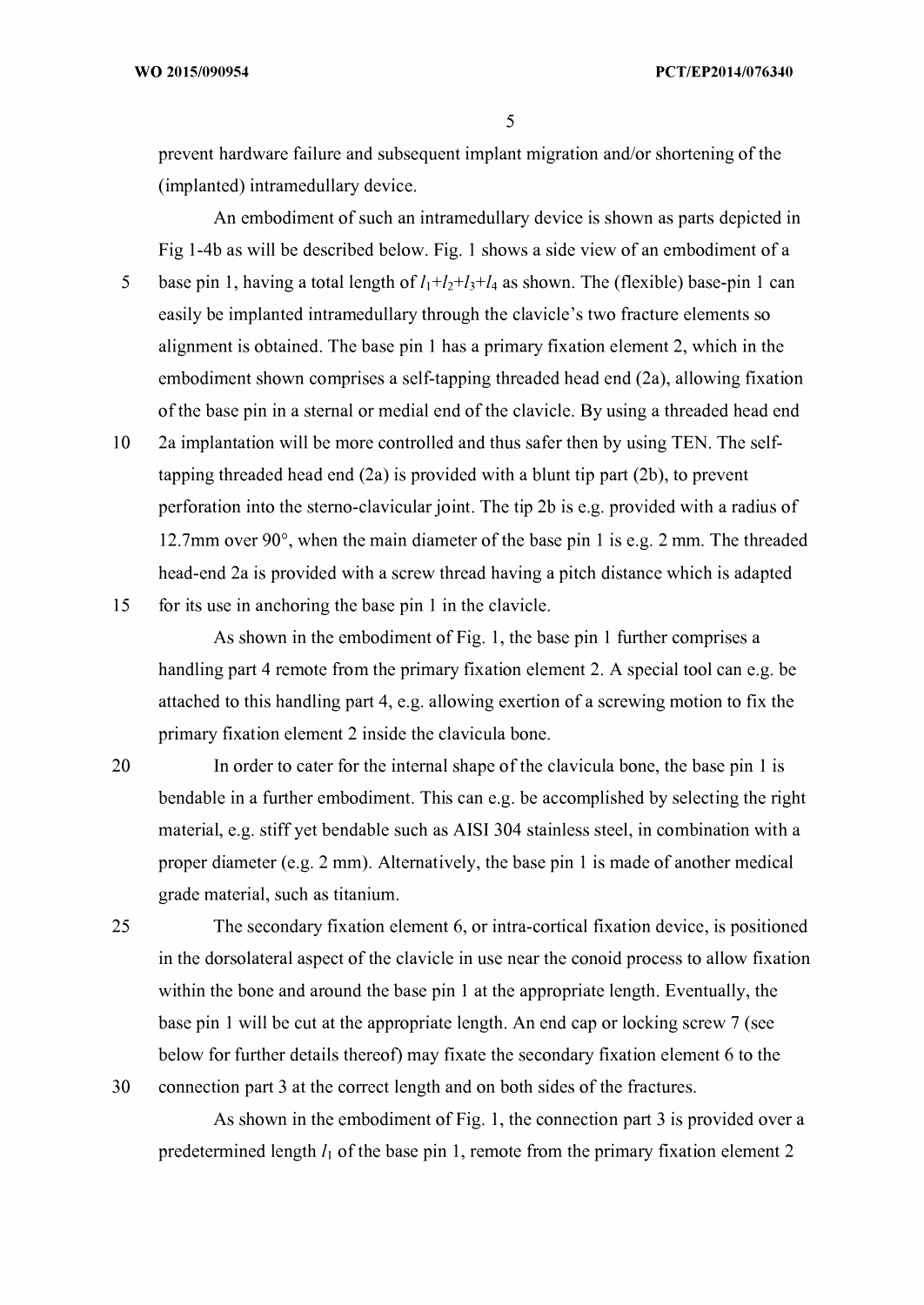(which has a length  $l_3$ ). The mutual distance between the first and secondary fixation elements 2, 6 can thus be selected dependent on the specific situation.

5 Furthermore, the connection part 3 comprises a plurality of restrictions 11 (e.g. in the form of indentations, or a stepped or sinusoid cylinder profile) having an outer diameter  $d_1$  different from a local outer diameter  $d_2$  of the base pin 1, indicated by surface 10. This is shown in detail in the enlarged partial view of the connection part in Fig. 2. In the embodiment shown, the outer diameter  $d_1$  is smaller (e.g. 1.3mm) than the local outer diameter  $d_2$  (e.g. 2 mm), which can e.g. be accomplished by a simple milling process step of the base pin 1.

10 15 An embodiment of the secondary fixation element 6 is shown in more detail in aside view in Fig. 4a and in a cross sectional view in Fig. 4b. In order to be able to shift or slide the secondary fixation element 6 over the handling part 4 and the connection part 3, the secondary fixation element 6 has a bore with an inner diameter which is larger than an outer diameter of the base pin 1 in a further embodiment (e.g.  $2.2$ mm and 2.0mm).

In a further embodiment, the secondary fixation element 6 comprises a self tapping (and intra-cortical) threaded part 12, allowing to fixate the secondary fixation element 6 to the other part of the (fractured) clavicula. The size and pitch of the threaded part 12 may be 25 similar to the size and pitch of the threaded head end 2a of

20 the primary fixation element 2. As shown most clearly in the side view of Fig. 3a, the secondary fixation element 6 is provided with a plurality of slots 15 in the self-tapping threaded part 12. These slots 15 allow fixation of the secondary fixation element 6 using a special tool sliding over entire exposed part of the base pin 1, as will be discussed in more detail below.

25 To ascertain that the primary and secondary fixation elements 2, 6 stay at the set distance from each other, the secondary fixation element 6 comprises a locking end 17 having a plurality of resilient legs 14 each having an inwardly extending end part 16 in a further embodiment. The resilient legs 14 press the inwardly extending parts 16 into the restrictions  $11$  of the connection part 3, thereby fixing the set distance, yet allowing rotation. Alternatives would e.g. be to use another pressure exerting element, e.g. one

30

or more leaf springs, etc.

To lock the secondary element 6 into position with respect to the connection part 3, in a further embodiment the locking end 17 is provided with an outer thread and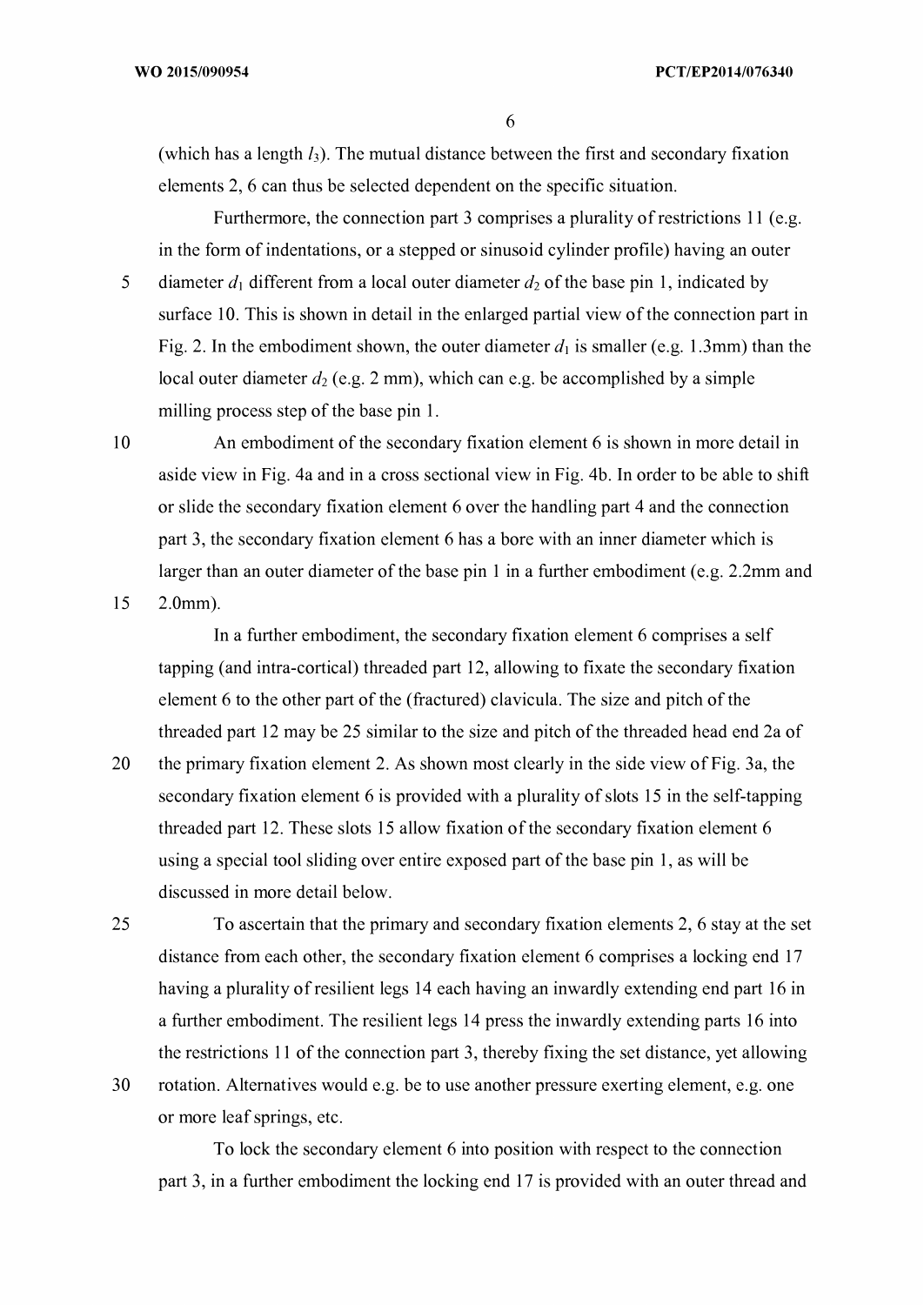the secondary fixation element 6 further comprises a locking screw 7 as implementation of the end cap 7. A perspective view of the locking screw is shown in Fig. 4a, and a cross sectional view in Fig. 4b. The locking screw 7 is provided with an internal screw thread 7b matching the external screw thread on the resilient legs 14, and

5 furthermore comprises a slit 7a allowing a screw driver type of installation of the locking screw 7.

In a further aspect, the present invention also relates to a kit for a fracture of a long pipe bone, suchj as a clavicle fracture, comprising an intramedullary device according to any one of the embodiments as described above. Furthermore, the kit

- 10 comprises a first tool for fixing the primary fixation element 2 of the base pin 1 in a medial part of the long pipe bone/ clavicula (e.g. using a handle bar attached to the handling part 4), and a second tool 8 for fixing the secondary fixation element 6 to a further part of the long pipe bone/clavicula. An embodiment of this second tool is shown in the perspective view of Fig. 5, and is e.g. shaped as a hollow cylinder, able to
- 15 slide over the still remaining parts of the base pin 1. The second tool  $\delta$  is provided with extending parts 8a, matching the slots 15 on the secondary fixation element 6, and allowing to exert sufficient torque to properly fixate the secondary fixation element 2 in the clavicula.
- 20 Once the secondary fixation element 6 is secured in the long pipe bone/ clavicula, the base pin 1 can be cut to length (e.g. at one of the restrictions  $11$  of the connection part 3), e.g. using a generally available (surgical) cutting tool, or a specific cutting tool being part of the kit. After that, the locking screw 7 can be positioned over the resilient legs 14 of the secondary fixation element, and fastened using a third tool 9 for attaching the secondary fixation element 6 to the connection part 3 of the base pin  $1$ .
- 25 The third tool is shown in perspective in Fig. 6 and is provided with a first end having a screwdriver type (flat) head 9a, matching the slit 7a of the locking screw 7. Furthermore, the third tool 9 may be provided with a handling part 9b, similar to the handling part 4 of the base pin 1, allowing e.g. to attach a handle to allow a screwing motion of the third tool 9.
- 30 In summary, the innovative aspect of the device developed lies in being an intramedullary device that is able to re-establish anatomical alignment, prevent shortening and its ability to rotate freely within itself. Especially the latter is the key to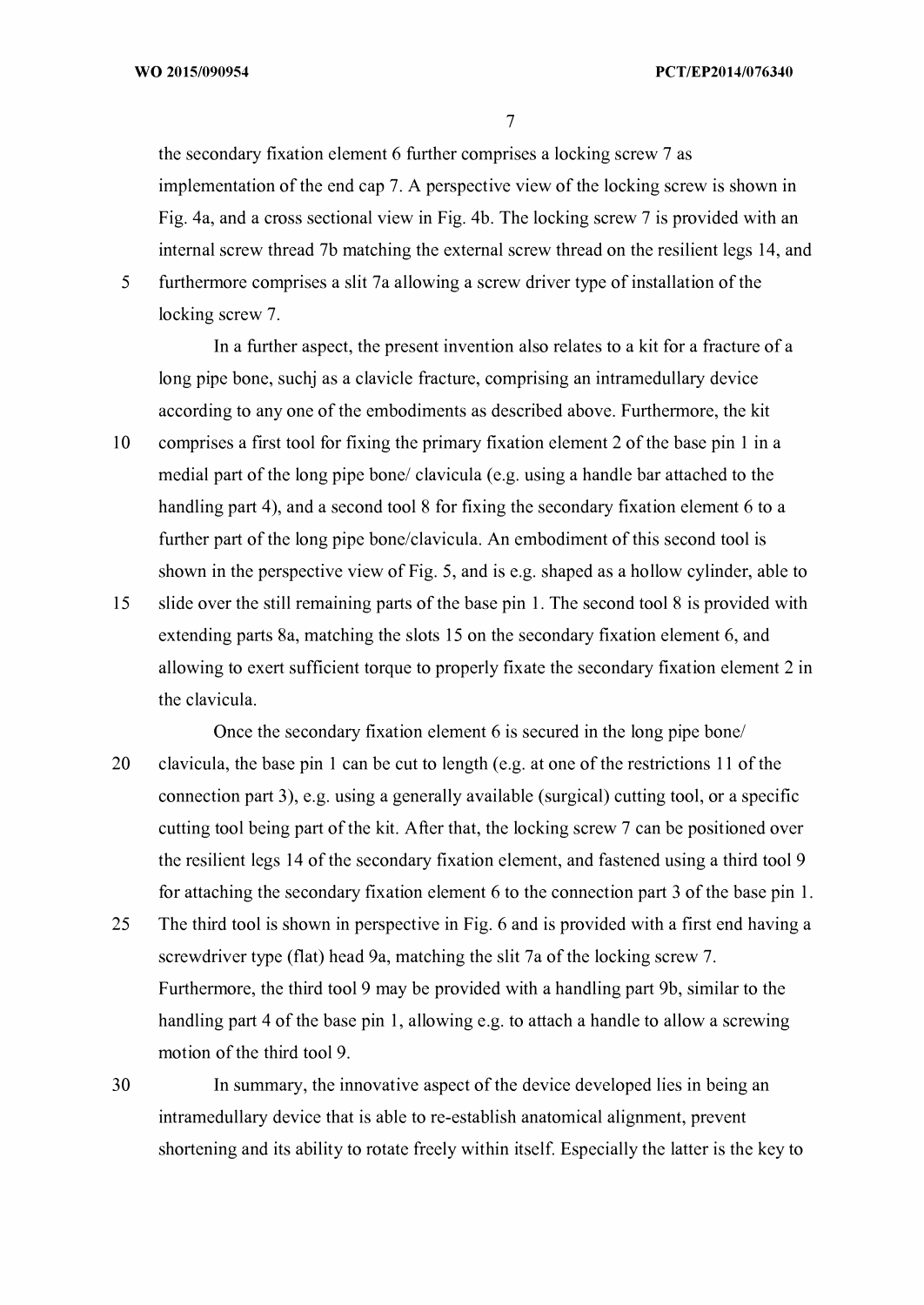the new intramedullary device for MSCF, but also very usable for treatment of other fractures involving long pipe bones. This should be made possible by its design as summarized above and as shown in the drawing embodiments.

The present invention embodiments have been described above with reference to 5 a number of exemplary embodiments as shown in the drawings. Modifications and alternative implementations of some parts or elements are possible, and are included in the scope of protection as defined in the appended claims.

It is to be understood that, if any prior art publication is referred to herein, such reference does not constitute an admission that the publication forms a part of the 10 common general knowledge in the art, in Australia or any other country.

In the claims which follow and in the preceding description of the invention, except where the context requires otherwise due to express language or necessary implication, the word "comprise" or variations such as "comprises" or "comprising" is used in an inclusive sense, i.e. to specify the presence of the stated features but not to

15 preclude the presence or addition of further features in various embodiments of the invention.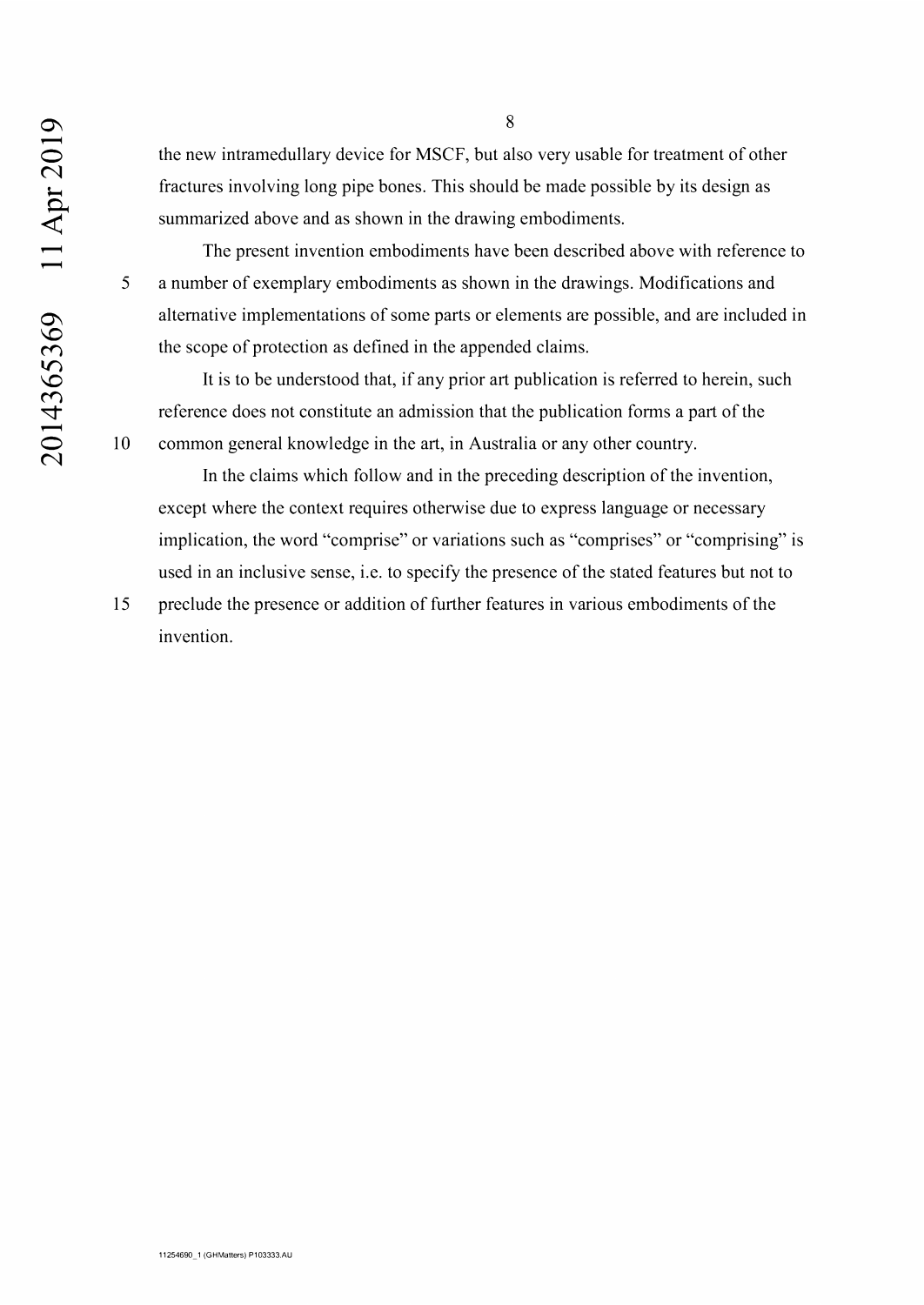## CLAIMS

- 1. Intramedullary device for treatment of a fracture of a long pipe bone, comprising
- 5 a base pin having a primary fixation element and a connection part, - a secondary fixation element attachable to the connection part at one of a plurality of predetermined distances along the base pin with respect to the primary fixation element,

wherein the secondary fixation element comprises a locking end for preventing axial

- 10 movement ofthe primary fixation element relative to the secondary fixation element when attached, whilst allowing the connection part of the base pin and the secondary fixation element to rotate with respect to each other; and wherein the secondary fixation element has a bore with an inner diameter which is larger than an outer diameter of the base pin so that the secondary fixation element can
- 15 be slid or shifted over the connection part.

2. Intramedullary device according to claim 1, wherein the connection part is provided over a predetermined length of the base pin.

- 20 3. Intramedullary device according to claim <sup>1</sup> or 2, wherein the connection part comprises a plurality of restrictions having an outer diameter different from a local outer diameter of the base pin.
- 4. Intramedullary device according to any one of claims 1-3, wherein the 25 secondary fixation element has a bore with an inner diameter which is larger than an outer diameter of the base pin.

5. Intramedullary device according to any one of claims 1-4, wherein the secondary fixation element comprises a locking end having a plurality of resilient legs 30 each having an inwardly extending end part.

6. Intramedullary device according to claim 5, wherein the locking end is provided with an outer thread and the secondary fixation element further comprises an end cap.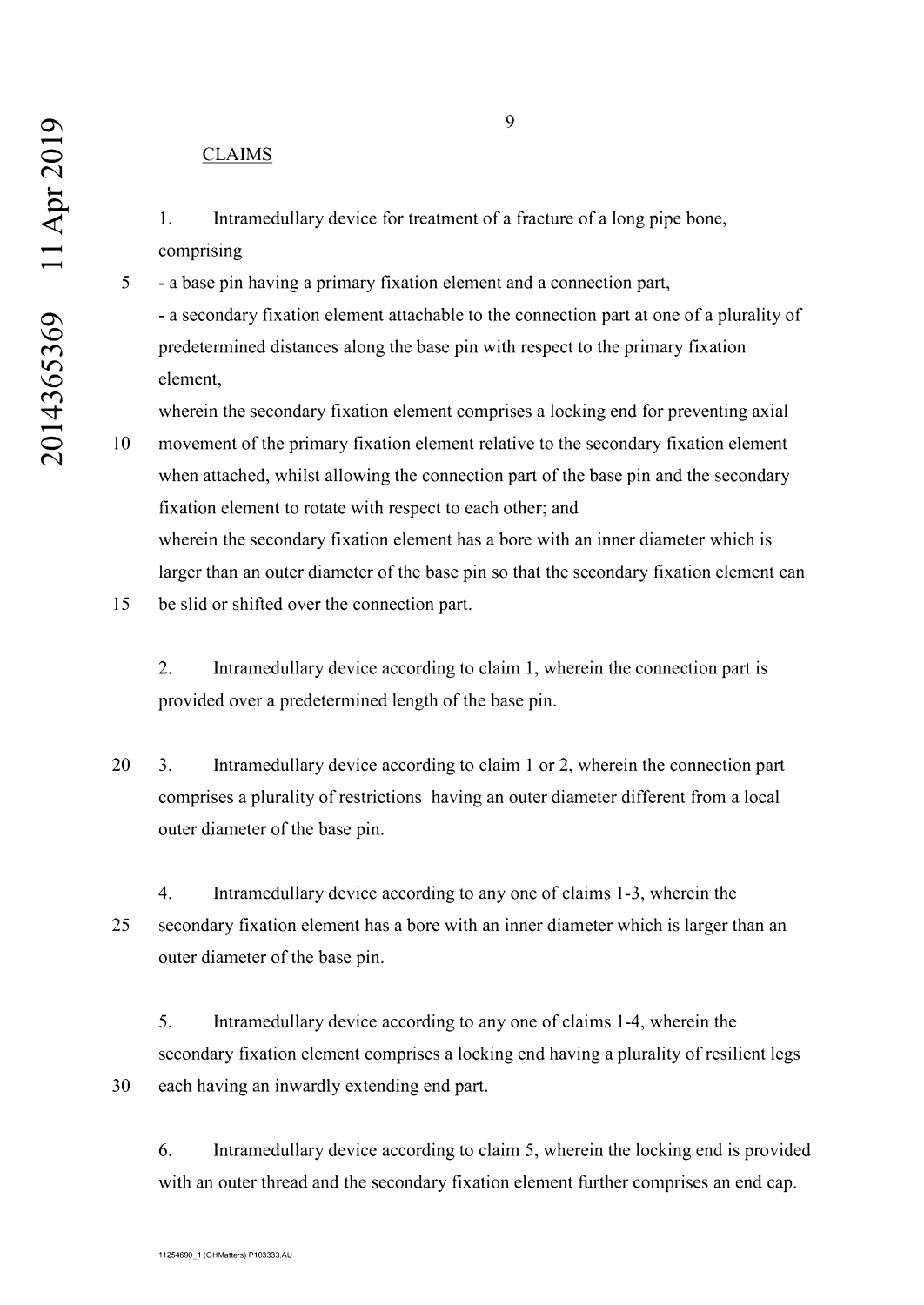7. Intramedullary device according to any one of claims 1-6, wherein the secondary fixation element comprises a self-tapping threaded part.

5 8. Intramedullary device according to claim 7, wherein the secondary fixation element s provided with a plurality of slots in the self-tapping threaded part.

9. Intramedullary device according to any one of claims 1-8, wherein the primary fixation element comprises a self-tapping threaded head end.

10. Intramedullary device according to claim 9, wherein the self-tapping threaded head end is provided with a blunt tip part.

11. Intramedullary device according to any one of claims 1-10, wherein the base pin 15 further comprises a handling part remote from the primary fixation element.

12. Intramedullary device according to any one of claims 1-11, wherein the base pin is bendable.

20 13. Kit for a fracture of a long pipe bone, such as a clavicle fracture, comprising an intramedullary device according to any one of claims 1-12, a first tool for fixing the primary fixation element of the base pin in a medial part of the long pipe bone, a second tool for fixing the secondary fixation element to a further part of the long pipe

25 bone, and a third tool for attaching the secondary fixation element to the connection part of the base pin.

14. Kit according to claim 13, further comprising a cutting tool for cutting the 30 connection part to a final length of the base pin.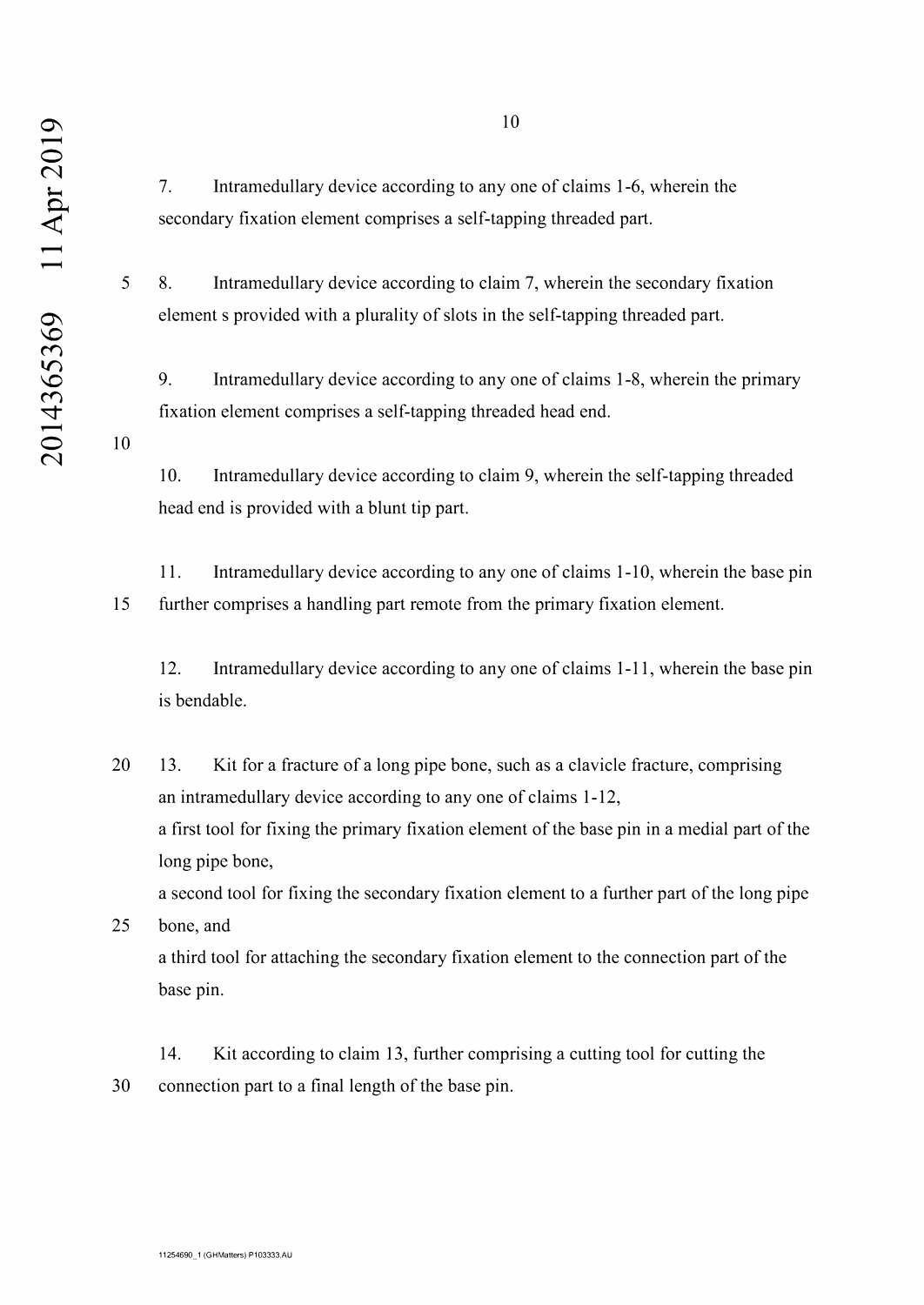

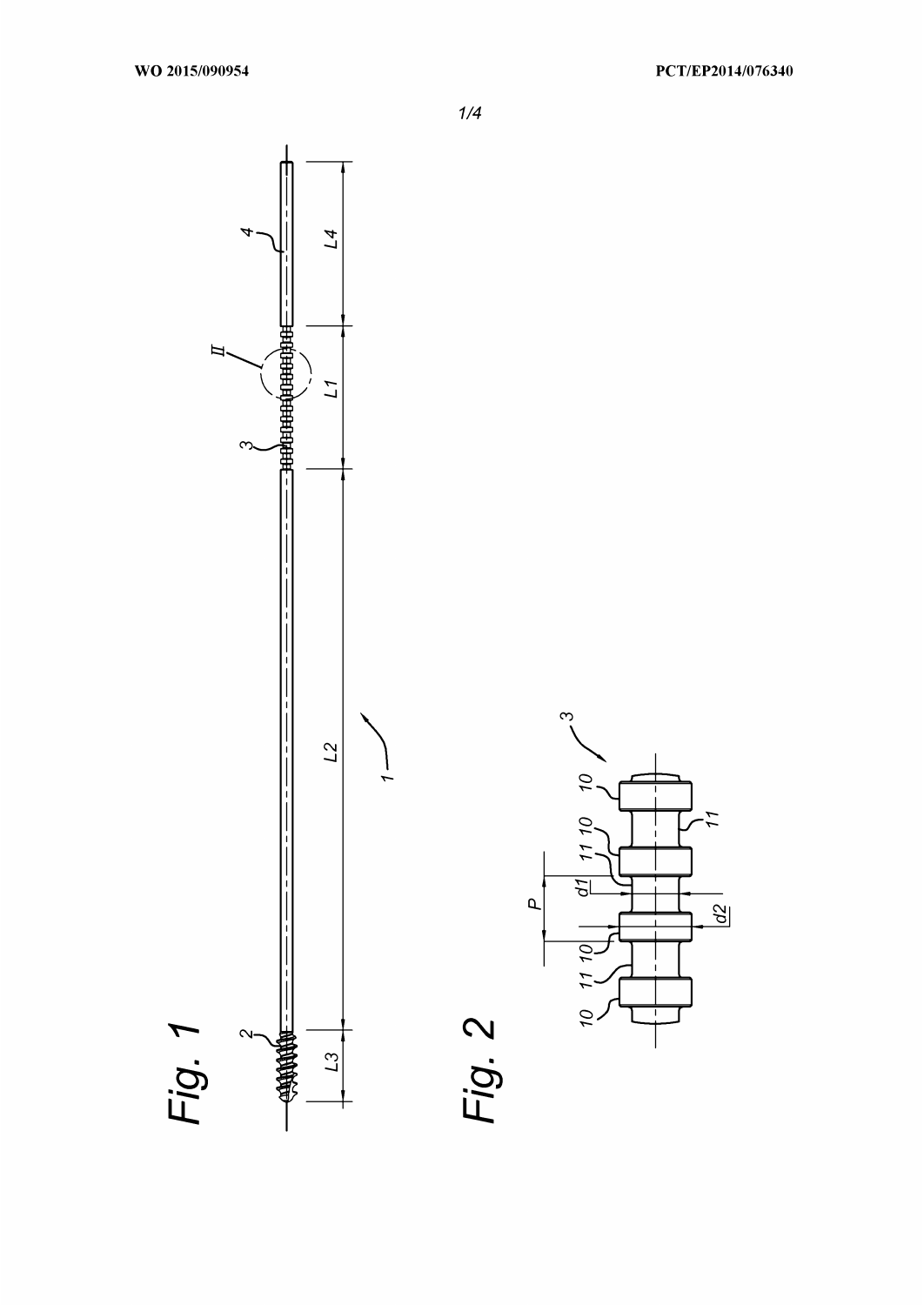

*Fig. 3b*

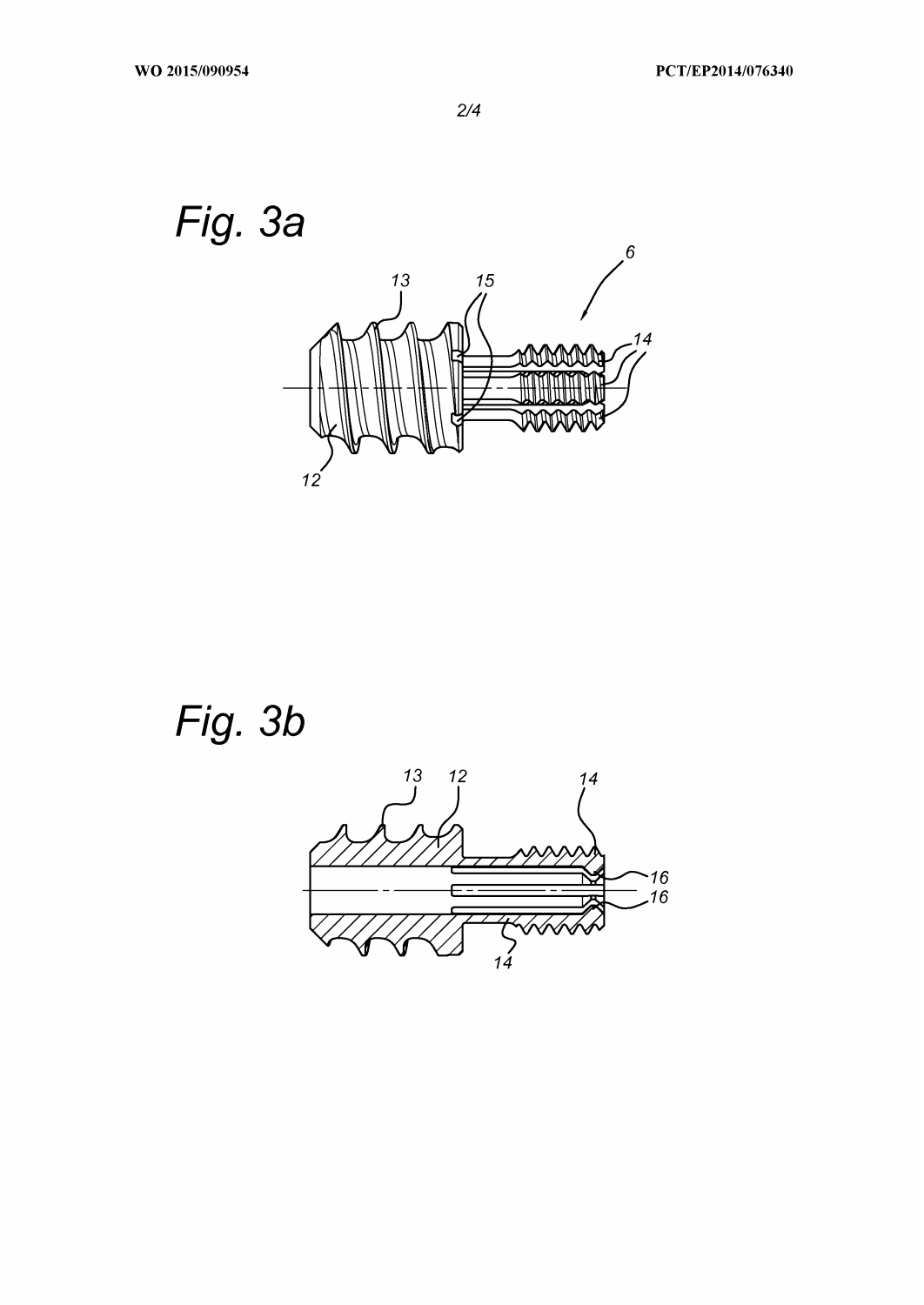